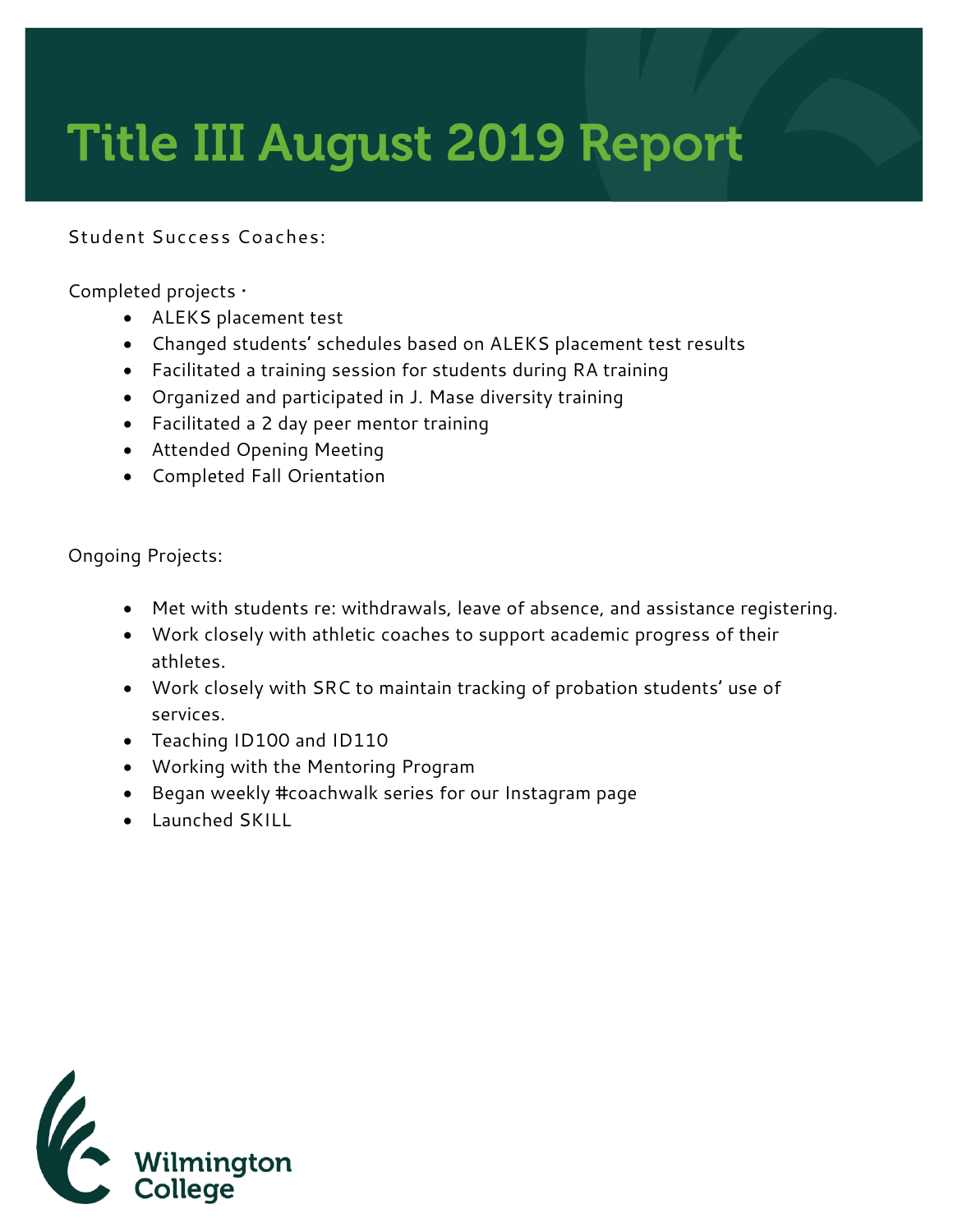**Below is the record of contact for the method and reason for contact from SSCs.** 

| Method of Contact          | #   |
|----------------------------|-----|
| Email                      | 319 |
| In Person                  | 47  |
| <b>Contact with Parent</b> | 1   |
| Phone Call                 | 3   |
| <b>Text Message</b>        | Ω   |
| Reason for Contact         |     |
| Academic Advising          | 22  |
| Academic Referral          | 5   |
| Coaching Session           | 6   |
| Mass Outreach              | 244 |
| Other                      | 44  |
| Probation                  | 35  |
| WD/LOA                     | 14  |
| Duplicated                 | 230 |
|                            |     |
| Unduplicated               | 243 |

**Mental Health:** 

Completed Programs –August 2019

- Attended Opening Meeting
- Facilitated Freshman Breakout sessions
- Completed Fall Orientation

## Ongoing Programs

- Facilitation and management of SKILL
- Working with athletic coaches to support academic progress of their athletes
- Campus outreach and education on mental health
- Informal group on campus once a month ("Lets Taco 'Bout it")